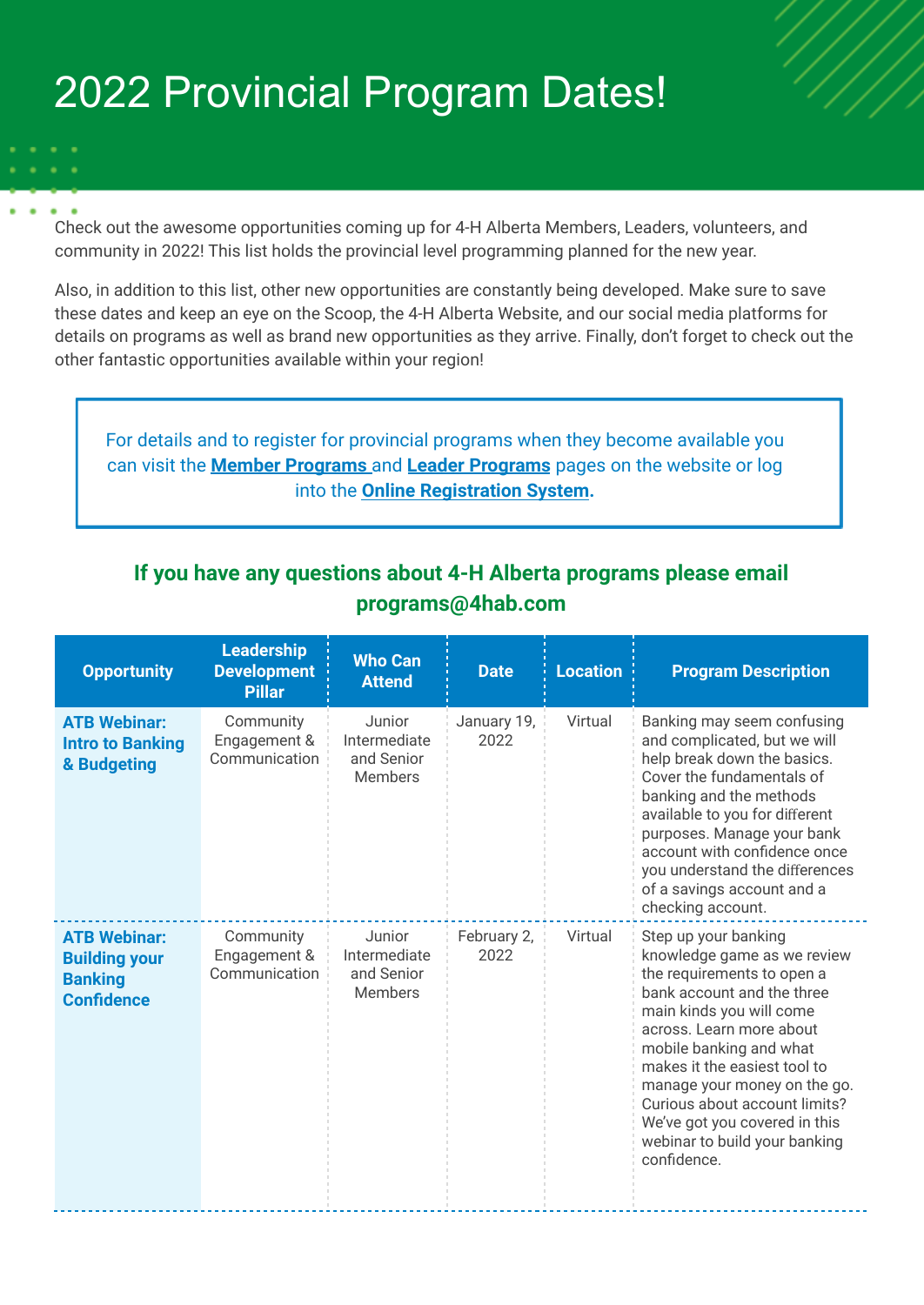| <b>Leader Virtual</b>                                       | Environment &<br><b>Healthy Living</b>     | 4-H Leaders,<br>Volunteers<br>and Parents               | February<br>24, 2022                                                                                          | Virtual                                             | 4-H Alberta Leaders are<br>essential to the 4-H program!<br>To support all of the fantastic<br>volunteer Leaders across the<br>province, 4-H Alberta is excited<br>to welcome back Michelle<br>Cummings for a leadership<br>development workshop with<br>tools that you can use<br>immediately in your everyday<br>life! There will also be some<br>great 4-H learning opportunities<br>you won't want to miss.                                                                                                                                                      |
|-------------------------------------------------------------|--------------------------------------------|---------------------------------------------------------|---------------------------------------------------------------------------------------------------------------|-----------------------------------------------------|----------------------------------------------------------------------------------------------------------------------------------------------------------------------------------------------------------------------------------------------------------------------------------------------------------------------------------------------------------------------------------------------------------------------------------------------------------------------------------------------------------------------------------------------------------------------|
| <b>Archery</b><br><b>Mailmatch</b><br><b>Competition.</b>   | Environment &<br><b>Healthy Living</b>     | Junior,<br>Intermediate<br>and Senior<br><b>Members</b> | January -<br>March,<br>2022                                                                                   | Virtual                                             | The Mail Match provides direct<br>competition opportunities<br>without having to travel further<br>than your local club! Each<br>month, an archer can submit<br>one score and the highest of<br>the four scores achieved<br>throughout the designated<br>time, will be used to determine<br>the competitor's final placing.                                                                                                                                                                                                                                          |
| <b>Trailblazers</b>                                         | Community<br>Engagement &<br>Communication | Junior<br>Intermediate<br>and Senior<br>Members         | Virtual<br>Sessions:<br>March 2, 9,<br>and 16, 23,<br>2022<br>In Person<br>Workshop<br>Weekend:<br><b>TBA</b> | Virtual<br>and at the<br>Alberta<br>$4-H$<br>Centre | The Trailblazer program is an<br>opportunity to introduce 4-H<br>Members to what it takes to be<br>an entrepreneur and provide<br>them with the basic knowledge<br>to start off on the right path to<br>build their business, using their<br>4-H project. The program will<br>provide support to the project<br>for registered members and<br>their leaders through engaging<br>sessions and checkpoints<br>throughout the year!                                                                                                                                     |
| <b>Ultimate</b><br><b>Bullfighting</b><br><b>Experience</b> | Environment &<br><b>Healthy Living</b>     | Junior<br>Intermediate<br>and Senior<br><b>Members</b>  | March 6<br>2022                                                                                               | Agrim<br>Centre,<br>Rimbey,<br>AB                   | Join professional bullfighter,<br>Brett Monea, as he leads an<br>interactive workshop on<br>aggressive cattle handling<br>using TAME animals. Learn<br>about working with livestock,<br>fight or flight reactions, and<br>how to keep yourself safe!<br>Members will also participate<br>in an engaging session on<br>equine co-facilitated therapy,<br>led by Amy Monea, owner and<br>practicing therapist at Heard<br>Wellness Through Horses.<br>Open to Members of all ages<br>and abilities!<br>NOTE: If you have a Cleaver Kid<br>interested in attending this |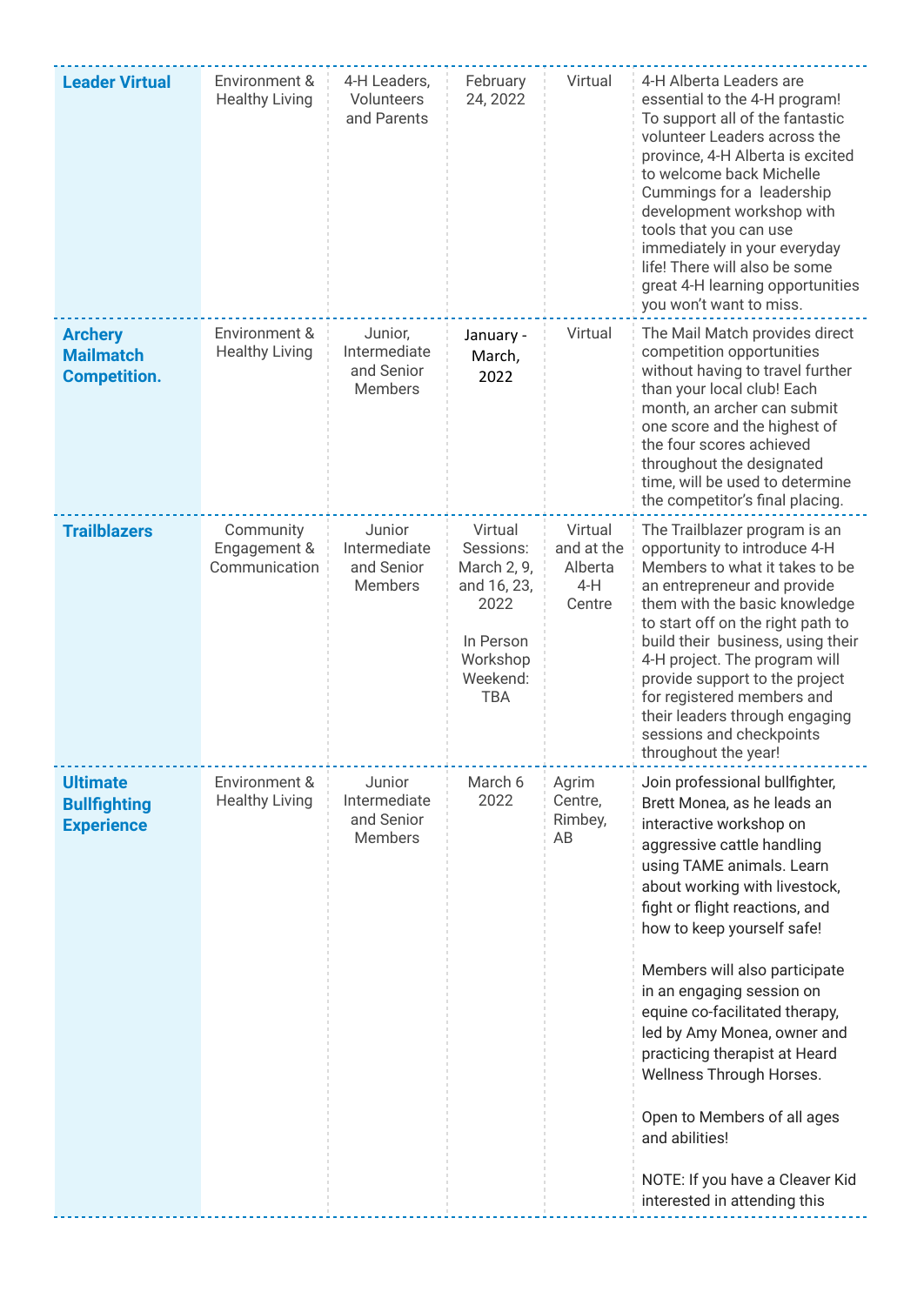|                                                                                                       |                                            |                                                                                                 |                                                                                                                            |                                            | workshop, please email<br>programs@4hab.com to<br>register.                                                                                                                                                                                                                                                                                                                                                                                                                                                                                                                                                                                                  |
|-------------------------------------------------------------------------------------------------------|--------------------------------------------|-------------------------------------------------------------------------------------------------|----------------------------------------------------------------------------------------------------------------------------|--------------------------------------------|--------------------------------------------------------------------------------------------------------------------------------------------------------------------------------------------------------------------------------------------------------------------------------------------------------------------------------------------------------------------------------------------------------------------------------------------------------------------------------------------------------------------------------------------------------------------------------------------------------------------------------------------------------------|
| <b>4-H Alberta</b><br><b>Judging</b><br><b>Competition</b>                                            | Community<br>Engagement &<br>Communication | Junior<br>Intermediate<br>and Senior<br><b>Members</b>                                          | March 11<br>2022                                                                                                           | Lakeland<br>College -<br>Little<br>Royal   | 4-H Alberta Judging<br>Competition will be held at<br>Lakeland College in Vermilion,<br>Alberta, in conjunction with the<br>33rd annual Canadian Western<br>Judging Competition. The<br>competition will again include<br>both intercollegiate teams and<br>4-H teams. This competition is<br>open to all 4-H members but if<br>we are allowed to travel and<br>trips can be awarded to<br>Agribition-Regina, SK, NAILE -<br>North American international<br>Livestock Exposition -<br>Kentucky or National Western<br>Stock Show - Denver.<br>Members awarded the trips<br>must be 16 to travel.<br>You do not need to qualify from<br>another competition. |
| <b>SALTT - Virtual</b><br><b>Project</b><br><b>Showcase -</b><br><b>Marketing</b><br><b>Challenge</b> | All                                        | Junior,<br>Intermediate<br>and Senior<br><b>Members</b>                                         | April 15<br>$2022 -$<br>Submission<br>Deadline                                                                             | Virtual                                    | What can you sell and how?<br>Create the perfect pitch for your<br>product! Did you enjoy the<br>Provincial Public Speaking last<br>year? This program is your<br>chance to do that again! This is<br>a virtual competition. After the<br>registration deadline we will<br>send out the scenario and more<br>details about the program.                                                                                                                                                                                                                                                                                                                      |
| <b>4-H Alberta</b><br><b>Trips</b>                                                                    | All                                        | Senior<br><b>Members</b><br>&<br>Recent Alumni<br>(Last club year<br>was 2019/20<br>or 2020/21) | Application<br>through<br>Senior<br>Symposium<br>Reg.<br>Trip<br>Selection at<br>Senior<br>Symposium<br>May 5 - 8,<br>2022 | Olds<br>College                            | Pull out your suitcase and<br>gather your references for the<br>4-H Alberta trip selection<br>process! The trip application<br>and info is available through<br>registration for the Senior<br>Symposium.                                                                                                                                                                                                                                                                                                                                                                                                                                                    |
| <b>Science</b><br><b>Discovery Days</b>                                                               | Science &<br>Technology                    | Intermediate<br><b>Members</b>                                                                  | April 2,<br>2022                                                                                                           | Edmonton<br>- Telus<br>World of<br>Science | This one-day program is for<br>Intermediate Members (ages<br>12 - 14) who have an interest in<br>science. Taking place at the<br>Telus World of Science in<br>Edmonton, Science Discovery<br>Day will provide a hands-on<br>environment to learn about a<br>variety of different science<br>topics and explore how these<br>topics could potentially                                                                                                                                                                                                                                                                                                         |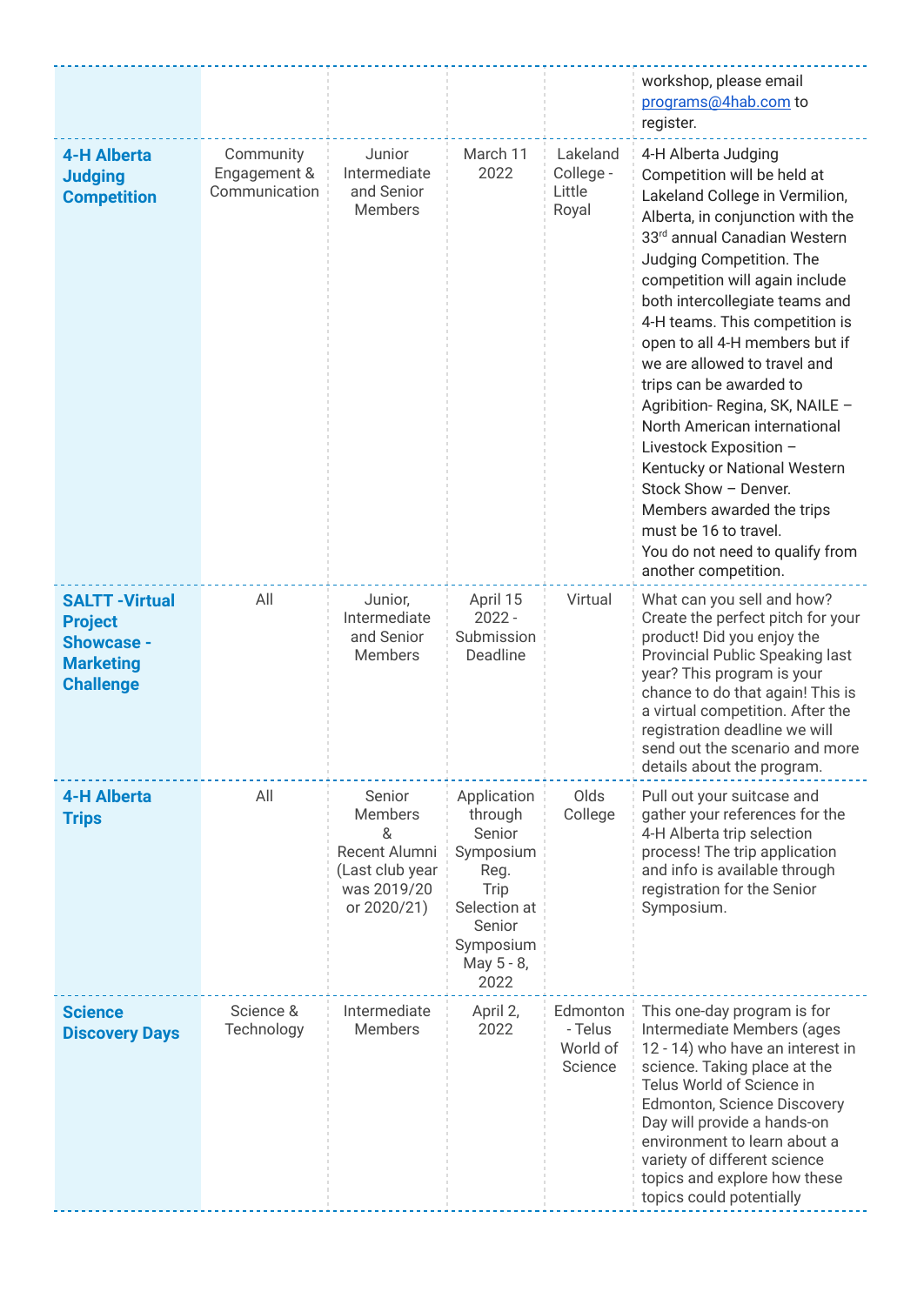|                                                                                             |                                                      |                                                         |                           |                                | become a future 4-H project.<br>The day consists of science<br>projects/experiments, viewing<br>science exhibits, and an<br>introduction to the 4-H Canada<br><b>Science Fair!</b>                                                                                                                                                                                                                                                                                                                                     |
|---------------------------------------------------------------------------------------------|------------------------------------------------------|---------------------------------------------------------|---------------------------|--------------------------------|------------------------------------------------------------------------------------------------------------------------------------------------------------------------------------------------------------------------------------------------------------------------------------------------------------------------------------------------------------------------------------------------------------------------------------------------------------------------------------------------------------------------|
| <b>Provincial</b><br><b>Communications</b>                                                  | Community<br>Engagement &<br>Communication           | Senior<br><b>Members</b>                                | April 9,<br>2022          | Lacombe<br>Memorial<br>Center  | The 4-H Alberta<br><b>Communications Competition</b><br>engages the top 4-H<br>communicators who have<br>successfully completed three<br>previous levels of competition.<br>Two Senior Members from<br>each of Alberta's seven Regions<br>are eligible to compete in the<br>Public Speaking competition,<br>while two teams (consisting of<br>one to three members) from<br>each of the seven Regions<br>participate in Presentations.                                                                                 |
| <b>Senior</b><br><b>Symposium</b><br>(Spring)                                               | <b>All Pillars</b>                                   | Senior<br><b>Members</b>                                | May 5 - 8,<br>2022        | Olds<br>College                | The Senior Symposium is a<br>program designed specifically<br>for 4-H Alberta's Senior<br>Members to have fun together<br>and connect with professionals<br>and specialists in topics that<br>are relevant to them. The spring<br>Senior Symposium will also<br>host the selection of trips for<br>those who apply!                                                                                                                                                                                                    |
| <b>Youth</b><br><b>Leadership</b><br><b>Experience And</b><br><b>Development</b><br>(YLEAD) | Community<br>Engagement &<br>Communication           | Senior<br><b>Members</b>                                | June 30 -<br>July 3, 2022 | Alberta<br>$4-H$<br>Centre     | Become a fully trained 4-H<br>Alberta Youth Leader at YLEAD!<br>Youth Leaders (formally camp<br>counsellors) are 4-H Alberta<br>Senior Members with a passion<br>for leadership and youth<br>development. Youth Leaders<br>can volunteer at summer<br>camps, winter camps, fun days,<br>and other 4-H Alberta<br>programs. YLEAD covers a<br>variety of topics including:<br>youth safety, inclusion, activity<br>planning, and leadership.<br>This program is required to be a<br>Youth Leader at 4-H<br>programming. |
| <b>4-H Alberta Beef</b><br><b>Heifer Show</b>                                               | Sustainable<br>Agriculture &<br><b>Food Security</b> | Junior,<br>Intermediate<br>and Senior<br><b>Members</b> | July 12 - 16,<br>2022     | Olds<br>Regional<br>Exhibition | Sharpen your skills in<br>showmanship, judging,<br>grooming, and marketing!<br>Bonus: you will also be able to<br>showcase your prized project<br>animal in a series of<br>conformation classes!<br>Participants will learn from<br>industry experts as they share<br>their knowledge and know-how<br>on the latest trends and topics<br>related to the beef industry.                                                                                                                                                 |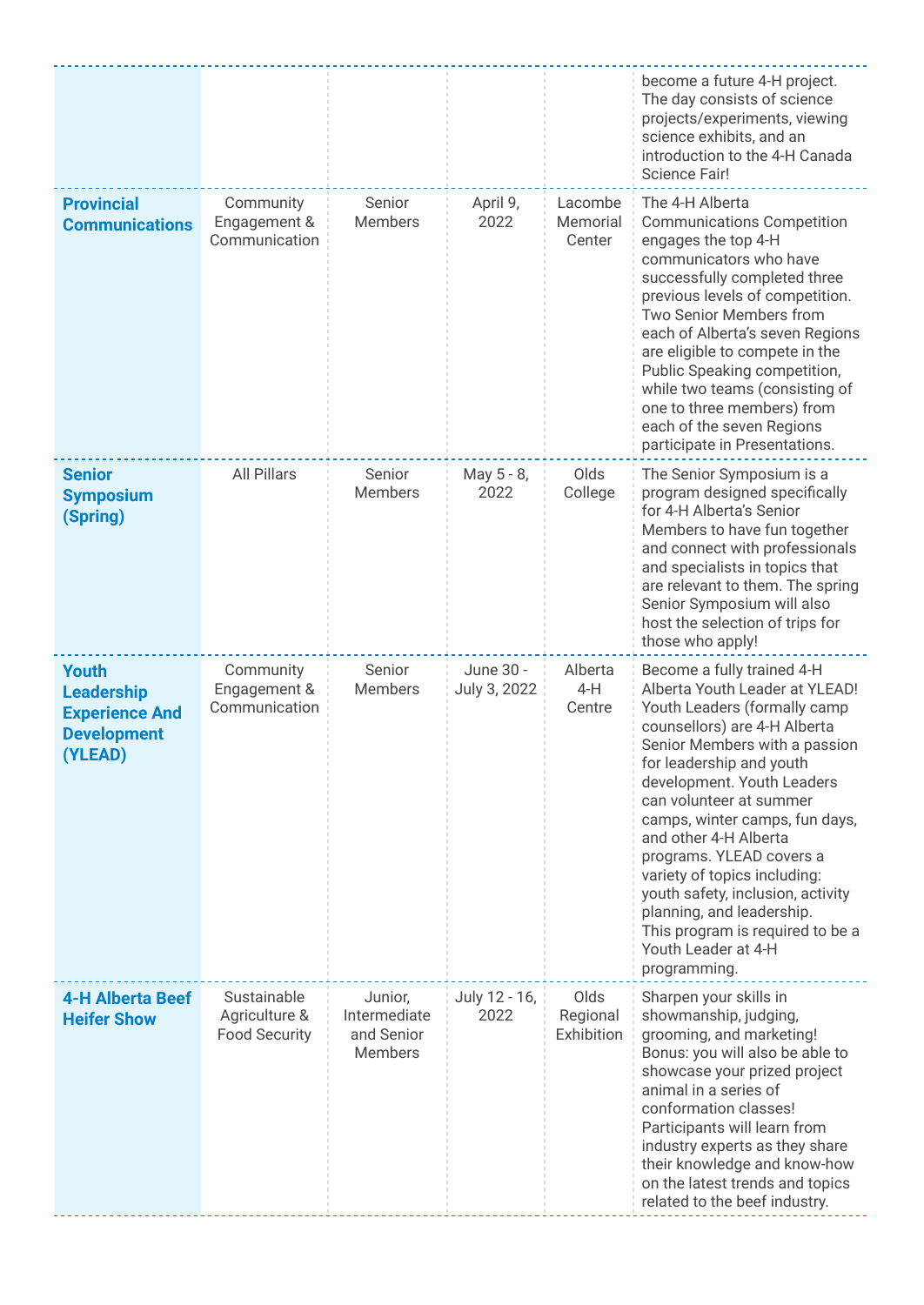| <b>4-H Alberta</b><br><b>Sheep Show</b>                    | Sustainable<br>Agriculture &<br><b>Food Security</b> | Junior,<br>Intermediate<br>and Senior<br>Members        | July 12 - 16,<br>2022                    | Olds<br>Regional<br>Exhibition | Hone your husbandry, judging,<br>marketing, showmanship, and<br>trimming skills through<br>educational sessions and<br>participating in various<br>competitions. An added bonus<br>is to be at the forefront of the<br>industry. As more producers<br>enter into the Alberta sheep<br>industry, more 4-H Members<br>are entering into the sheep<br>project. The 4-H Alberta Sheep<br>Show is a great stepping stone<br>to be part of an industry that is<br>thriving in Alberta.                                                                                                                                                                                                                                                   |
|------------------------------------------------------------|------------------------------------------------------|---------------------------------------------------------|------------------------------------------|--------------------------------|------------------------------------------------------------------------------------------------------------------------------------------------------------------------------------------------------------------------------------------------------------------------------------------------------------------------------------------------------------------------------------------------------------------------------------------------------------------------------------------------------------------------------------------------------------------------------------------------------------------------------------------------------------------------------------------------------------------------------------|
| <b>Project</b><br><b>Showcase</b><br>(NEW)                 | <b>All Pillars</b>                                   | Junior<br>Intermediate<br>and Senior<br><b>Members</b>  | <b>July 13 &amp;</b><br>14 2022          | Olds<br>Regional<br>Exhibition | The Project Showcase is a<br>NEW Program running this<br>summer! Members will have<br>the opportunity to Showcase a<br>variety of projects to a wide<br>audience with hands-on,<br>engaging activities! More<br>details coming in the new year.                                                                                                                                                                                                                                                                                                                                                                                                                                                                                    |
| <b>4-H Alberta</b><br><b>Carcass</b><br><b>Competition</b> | Sustainable<br>Agriculture &<br><b>Food Security</b> | Junior,<br>Intermediate<br>and Senior<br><b>Members</b> | Wind up -<br><b>July 22,</b><br>2022     | Olds<br>College                | The goal of this competition is<br>to find the carcass that<br>provides the highest quality<br>beef for a restaurant. Members<br>raise their carcass steer<br>throughout the year, just like a<br>traditional steer project.<br>However, instead of showing<br>their animal in the ring, the<br>carcass competition<br>competitors take their animals<br>to the abattoir to judge them<br>live, on the hoof, and then<br>return 48 hours later to judge<br>them again, on the rail. The<br>carcasses are graded and<br>judged on the rail, with the<br>judge presenting information to<br>the Members. A science<br>component is an added bonus<br>to the competition through DNA<br>analysis of carcass traits of<br>each animal. |
| <b>Junior Camp</b>                                         | <b>All Pillars</b>                                   | Junior<br><b>Members</b>                                | July 5 - 9<br>&<br>July 25 - 28,<br>2022 | Alberta<br>4-H<br>Centre       | 4-H Alberta Junior Members<br>can come to Junior Camp for<br>all of the unique camp fun that<br>the 4-H Centre has to offer!<br>There is no better place for your<br>first overnight camp! Learn new<br>skills, play great games, get<br>creative, and make friends from<br>all over the province that will<br>last a lifetime. Watch for more<br>details and registration opening<br>spring 2022.                                                                                                                                                                                                                                                                                                                                 |
| <b>Regional Junior</b>                                     | <b>All Pillars</b>                                   | Junior                                                  | South                                    | Elkwater                       | Regional camps bring the                                                                                                                                                                                                                                                                                                                                                                                                                                                                                                                                                                                                                                                                                                           |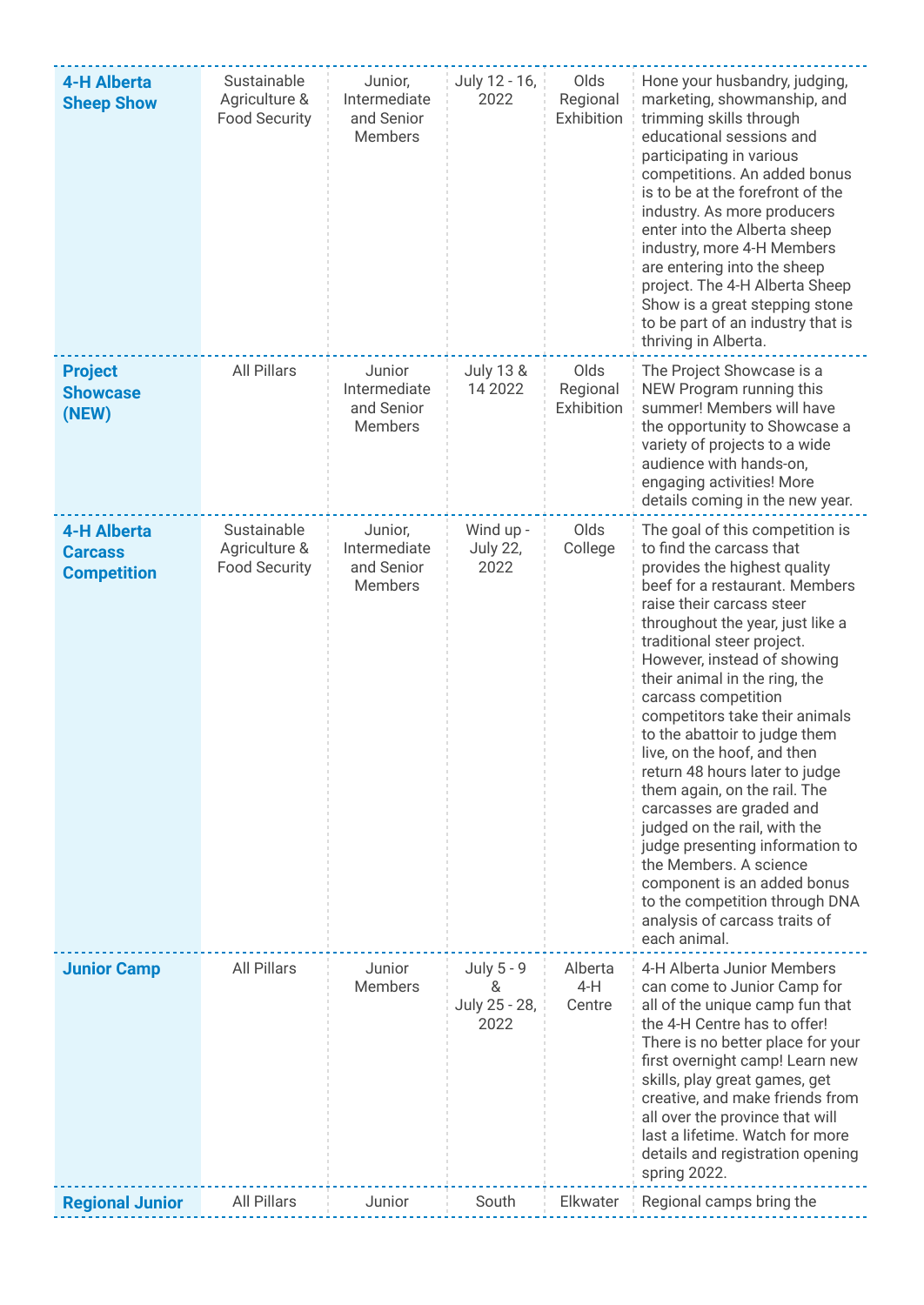| <b>Camp</b>                                           |                    | <b>Members</b>                                        | Region:<br>July 10 - 14,<br>2022<br>Northeast<br>Region:<br>August 3 -<br>7,2022        | Lake<br>Moose<br>Lake             | fantastic 4-H Camp experience<br>to you! Regional Junior Camps<br>are Junior Camps with a twist.<br>Expect great location specific<br>activities along with classic<br>camp fun! Registration priority<br>will be given to Members from<br>the Region. Watch for more<br>details and registration opening<br>spring 2022.                                                                                                                           |
|-------------------------------------------------------|--------------------|-------------------------------------------------------|-----------------------------------------------------------------------------------------|-----------------------------------|-----------------------------------------------------------------------------------------------------------------------------------------------------------------------------------------------------------------------------------------------------------------------------------------------------------------------------------------------------------------------------------------------------------------------------------------------------|
| <b>Combined Camp</b>                                  | <b>All Pillars</b> | <b>Members</b><br>Aged 10 - 13<br>(by Jan 1,<br>2022) | August 1 -<br>5,2022                                                                    | Alberta<br>$4-H$<br>Centre        | Combined camp is it's very own<br>program, tailored to the<br>interests of both Junior and<br>Intermediate Members! With a<br>variety of new activities, games,<br>and opportunities in store, you<br>do not want to miss out on this<br>great camp at the 4-H Centre.<br>Watch for more details and<br>registration opening spring<br>2022.                                                                                                        |
| <b>Regional</b><br><b>Combined Camp</b>               | All Pillars        | Junior &<br>Intermediate<br><b>Members</b>            | Peace<br>Region:<br>July 25 - 29,<br>2022                                               | Lac<br>Cardinal                   | Regional camps bring the<br>fantastic 4-H Camp experience<br>to you! Regional Combined<br>Camp includes location<br>specific activities along with<br>classic camp fun. Registration<br>priority will be given to<br>Members from the Region.<br>Watch for more details and<br>registration opening spring<br>2022.                                                                                                                                 |
| <b>Intermediate</b><br>Camp                           | <b>All Pillars</b> | Intermediate<br><b>Members</b>                        | August 7 -<br>11, 2022                                                                  | Alberta<br>$4-H$<br>Centre        | 4-H Alberta Intermediate<br>Members can get ready for a<br>summer to remember!<br>Intermediate camp includes<br>lots of hands-on activities, both<br>new and classic camp games,<br>as well as a variety of skill<br>sessions every single day. Meet<br>Members from across the<br>Province and experience all of<br>the unique opportunities the<br>4-H Centre has to offer! Watch<br>for more details and<br>registration opening spring<br>2022. |
| <b>Regional</b><br><b>Intermediate</b><br><b>Camp</b> | <b>All Pillars</b> | Intermediate<br><b>Members</b>                        | South<br>Region:<br>July 5 - 9,<br>2022<br>Northeast<br>Region:<br>August 3 -<br>7,2022 | Elkwater<br>Lake<br>Moose<br>Lake | Regional camps bring the<br>fantastic 4-H Camp experience<br>to you! Regional Intermediate<br>Camps are Intermediate Camps<br>with a twist. Expect great<br>location specific activities<br>along with classic camp fun!<br>Registration priority will be<br>given to Members from the<br>Region. Watch for more details<br>and registration opening spring<br>2022.                                                                                |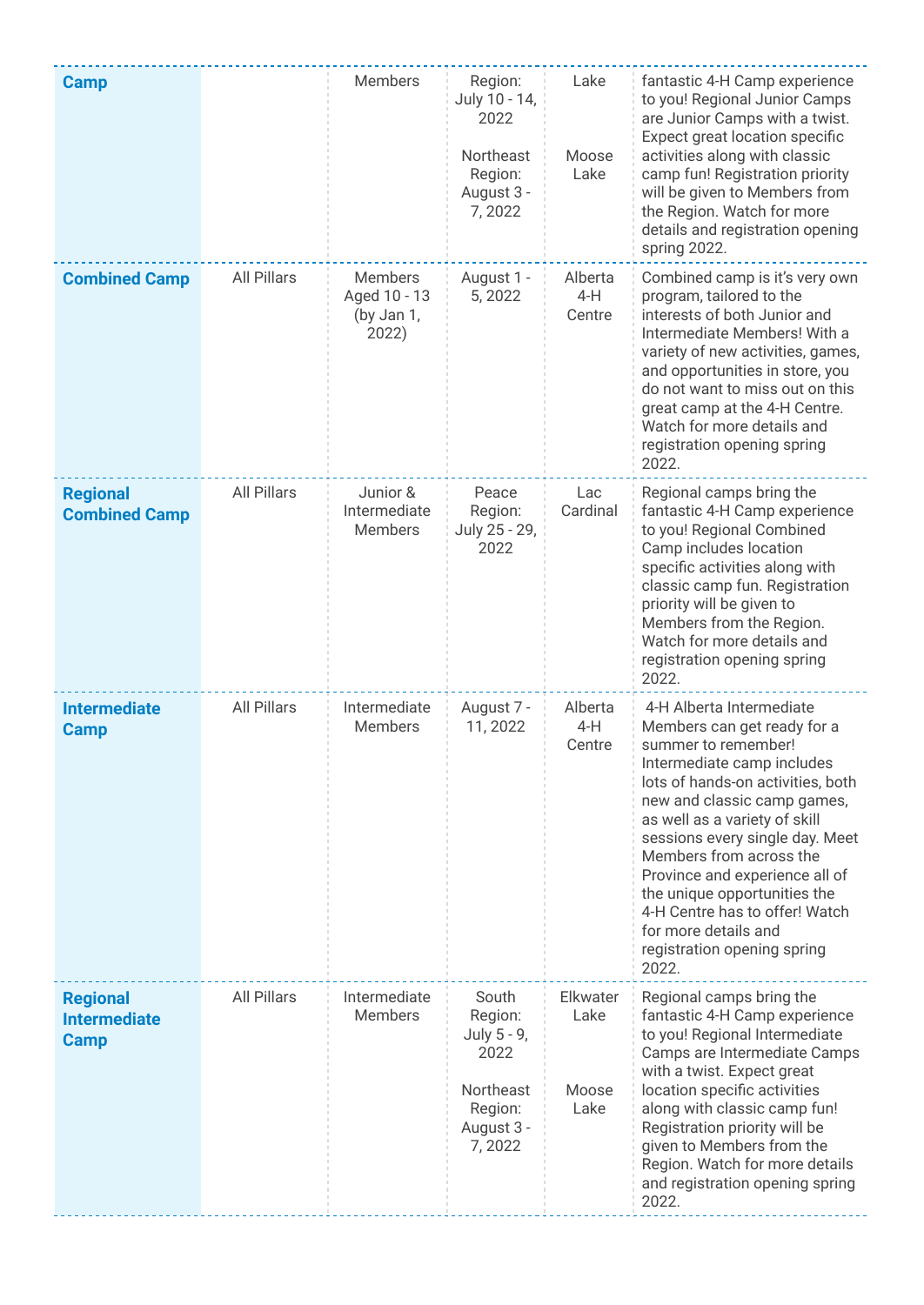| <b>Aspiring</b><br><b>Intermediate</b><br><b>Members (AIM)</b> | <b>All Pillars</b>                     | Members<br>Aged 13 & 14<br>(by Jan 1,<br>2022)                | July 16 - 21,<br>2022   | Alberta<br>$4-H$<br>Centre | AIM is designed specifically for<br>you! Choose your own path to<br>discovery from one of the<br>different interest streams. Get<br>creative, adventurous and in<br>touch with the wellbeing of<br>yourself and others. Watch for<br>more details and registration<br>opening spring 2022.                                                                                                                                                                                                                        |
|----------------------------------------------------------------|----------------------------------------|---------------------------------------------------------------|-------------------------|----------------------------|-------------------------------------------------------------------------------------------------------------------------------------------------------------------------------------------------------------------------------------------------------------------------------------------------------------------------------------------------------------------------------------------------------------------------------------------------------------------------------------------------------------------|
| <b>Club Week</b>                                               | <b>All Pillars</b>                     | Senior<br><b>Members</b>                                      | August 14 -<br>18, 2022 | Alberta<br>$4-H$<br>Centre | Senior Members, be sure to<br>mark your calendars and book<br>time off to attend 4-H Alberta's<br>Club Week this summer 2022!<br>Club Week is 'THE summer<br>program' for Senior Members.<br>Engaging group discussions,<br>guest speakers, activities,<br>games and entertainment will<br>ensure you have the time of<br>your life! Watch for registration<br>opening spring 2022.                                                                                                                               |
| <b>Family Camp</b>                                             | <b>All Pillars</b>                     | All Ages                                                      | July 9 - 11,<br>2022    | Alberta<br>$4-H$<br>Centre | Come join your fellow 4-H<br>families at one of 4-H Alberta's<br>Family Camp programs! The<br>WHOLE family can participate<br>in skill sessions such as<br>canoeing, archery, and low<br>ropes, while also engaging in<br>group games, theme<br>challenges, campfires and<br>family competitions! Watch for<br>details and registration opening<br>spring 2022.                                                                                                                                                   |
| <b>Trek Camp</b><br>(NEW)                                      | <b>All Pillars</b>                     | <b>Members</b><br>Aged 11 - 14<br>(by Jan 1,<br>2022)         | July 25 - 28,<br>2022   | Alberta<br>$4-H$<br>Centre | Trek Camp is a NEW program<br>for Junior and Intermediate<br>Members who love to camp<br>outside and explore nature.<br>Whether you're a seasoned<br>camper or have never slept in a<br>tent, Trek camp is the camp for<br>you! Campers will have a blast<br>camping out under the stars,<br>cooking camp meals, and<br>learning all about campsite<br>safety and fun! Don't worry,<br>there will still be tons of classic<br>4-H camp fun as well! Watch<br>for details and registration<br>opening spring 2022. |
| <b>Archery Camp</b>                                            | Environment &<br><b>Healthy Living</b> | Junior,<br>Intermediate &<br>Senior<br>Members -<br>must have | August 19 -<br>21, 2022 | Carbon,<br>AB              | Junior, Intermediate, and Senior<br>Members who are or have been<br>in a 4-H Archery Project can<br>register to attend Archery<br>Summer Camp! Spend the                                                                                                                                                                                                                                                                                                                                                          |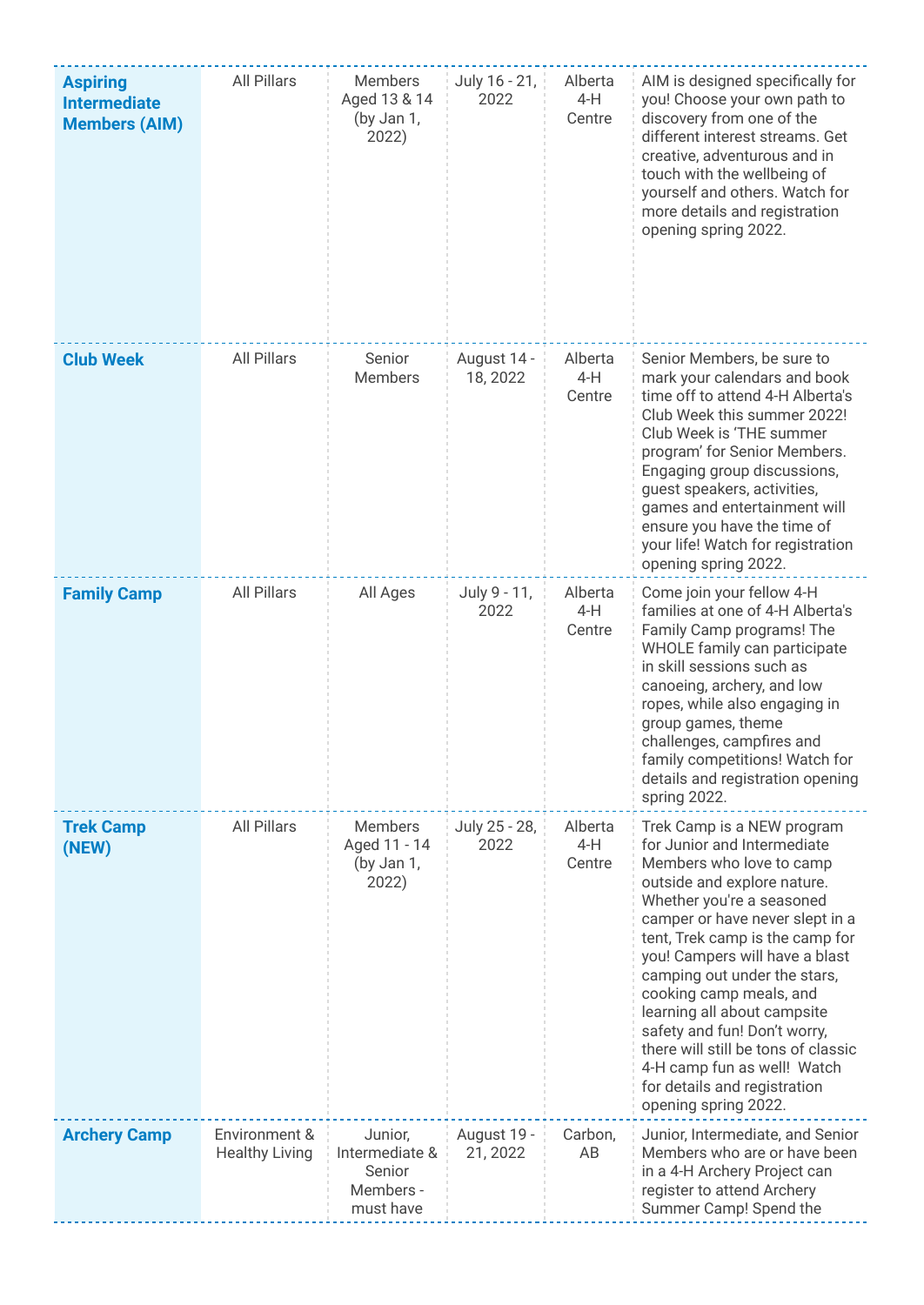|                                                                                                           |                         | completed 1<br>year of an<br>Archery<br>Project         |                  |            | weekend working on target and<br>3D archery, learning how to<br>maintain your equipment, doing<br>fun summer camp activities,<br>and winding up the weekend<br>with a fun competition. Watch<br>for details and registration<br>opening spring 2022.                                                                                                                                                                                             |
|-----------------------------------------------------------------------------------------------------------|-------------------------|---------------------------------------------------------|------------------|------------|--------------------------------------------------------------------------------------------------------------------------------------------------------------------------------------------------------------------------------------------------------------------------------------------------------------------------------------------------------------------------------------------------------------------------------------------------|
| <b>Ambassador</b><br><b>Application</b>                                                                   | <b>All Pillars</b>      | Senior<br><b>Members</b>                                | Summer<br>2022   | Virtual    | 4-H Alberta Ambassadors are<br>enthusiastic 4-H Senior<br>Members that are driven to<br>grow 4-H in Alberta through<br>sharing their 4-H experiences<br>and representing 4-H Youth!<br>Ambassadors will support 4-H<br>in their region and across the<br>province. Ambassadors will<br>receive training and gain<br>experience in an area that they<br>are interested in. Watch for<br>details on the application<br>process coming summer 2022! |
| <b>SALTT - Virtual</b><br><b>Project</b><br><b>Showcase -</b><br><b>Project Skill</b><br><b>Demo</b>      | <b>All Pillars</b>      | Junior,<br>Intermediate<br>and Senior<br><b>Members</b> | Summer<br>2022   | Virtual    | Show us the skills you learned<br>in your project this year! (check<br>out the YouTube channel to see<br>some from last year). Watch for<br>details and registration opening<br>spring 2022.                                                                                                                                                                                                                                                     |
| <b>SALTT - Virtual</b><br><b>Project</b><br><b>Showcase -</b><br><b>STEAM Project</b><br><b>Challenge</b> | Science &<br>Technology | Junior,<br>Intermediate<br>and Senior<br><b>Members</b> | Summer<br>2022   | Virtual    | You will have an opportunity to<br>see a demonstration of the<br>project, receive the building<br>materials list and ask<br>questions. We will announce<br>the STEAM Challenge after the<br>registration deadline. Watch for<br>details and registration opening<br>spring 2022.                                                                                                                                                                 |
| <b>Senior</b><br><b>Symposium</b><br>(Fall)                                                               | All Pillars             | Senior<br><b>Members</b>                                | <b>Fall 2022</b> | <b>TBA</b> | The Senior Symposium is a<br>program designed specifically<br>for 4-H Alberta's Senior<br>Members to have fun together<br>and connect with professionals<br>and specialists in topics that<br>are relevant to them.                                                                                                                                                                                                                              |
| <b>Leader Learning</b><br>Day(s)                                                                          | <b>All Pillars</b>      | 4-H Leaders,<br>Volunteers<br>and Parents               | <b>Fall 2022</b> | <b>TBA</b> | 4-H Alberta Leaders are<br>essential to the 4-H program!<br>To support all of the fantastic<br>volunteer Leaders across the<br>province, 4-H Alberta hosts<br>Leader Learning opportunities<br>each year. Have fun, learn, and<br>connect with other dedicated<br>volunteers while refreshing<br>your excitement for the year<br>ahead!                                                                                                          |
| <b>Discover 4-H</b><br><b>Day</b>                                                                         | <b>All Pillars</b>      | 4-H Members<br>&<br>Non-Members                         | <b>TBA</b>       | <b>TBA</b> | This event is an opportunity for<br>youth who have limited<br>knowledge about 4-H Alberta to                                                                                                                                                                                                                                                                                                                                                     |